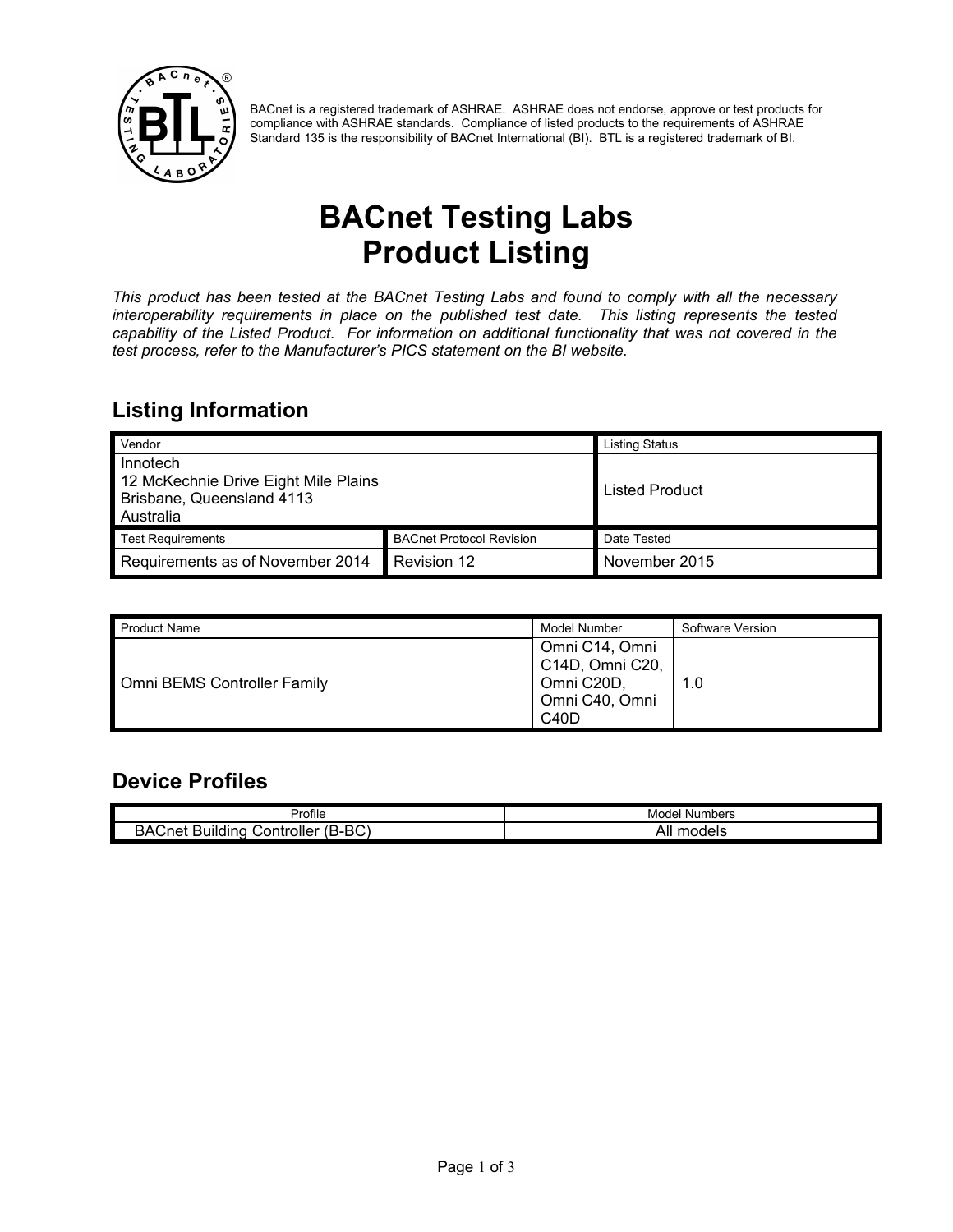## **BIBBs Supported**

|                                 | ReadProperty-A                          | DS-RP-A             |
|---------------------------------|-----------------------------------------|---------------------|
|                                 | ReadProperty-B                          | DS-RP-B             |
|                                 | ReadPropertyMultiple-A                  | <b>DS-RPM-A</b>     |
|                                 | ReadPropertyMultiple-B                  | DS-RPM-B            |
|                                 | WriteProperty-A                         | DS-WP-A             |
| Data Sharing                    | WriteProperty-B                         | DS-WP-B             |
|                                 | WritePropertyMultiple-B                 | DS-WPM-B            |
|                                 | COV-A                                   | DS-COV-A            |
|                                 | COV-B                                   | DS-COV-B            |
|                                 | COV Unsubscribed-B                      | DS-COVU-B           |
|                                 |                                         |                     |
|                                 | Notification Internal-B                 | AE-N-I-B            |
|                                 | ACK-B                                   | AE-ACK-B            |
| Alarm and Event<br>Notification | Alarm Summary-B                         | AE-ESUM-B           |
|                                 | <b>Enrollment Summary-B</b>             | AE-ESUM-B           |
|                                 | Information-B                           | AE-INFO-B           |
|                                 |                                         |                     |
| Scheduling                      | Internal-B                              | SCHED-I-B           |
|                                 | External-B                              | SCHED-E-B           |
|                                 |                                         |                     |
| Trending                        | Viewing and Modifying Trends Internal-B | T-VMT-I-B           |
|                                 | Automated Trend Retrieval-B             | T-ATR-B             |
|                                 |                                         |                     |
|                                 | Dynamic Device Binding-A                | $DM-DDB-A$          |
|                                 | Dynamic Device Binding-B                | DM-DDB-B            |
|                                 | Dynamic Object Binding-A                | DM-DOB-A            |
|                                 | Dynamic Object Binding-B                | DM-DOB-B            |
|                                 | DeviceCommunicationControl-B            | DM-DCC-B            |
|                                 | Manual TimeSynchronization-A            | DM-MTS-A            |
|                                 | Automatic TimeSynchronization-A         | DM-ATS-A            |
| Device and Network              | TimeSynchronization-A                   | DM-TS-A             |
| Management                      | TimeSynchronization-B                   | DM-TS-B             |
|                                 |                                         |                     |
|                                 | UTCTimeSynchronization-A                | DM-UTC-A            |
|                                 | UTCTimeSynchronization-B                | DM-UTC-B            |
|                                 | ReinitializeDevice-B                    | DM-RD-B             |
|                                 | Backup and Restore-B                    | DM-BR-B             |
|                                 | Restart-A                               | DM-R-A              |
|                                 | Restart-B<br>List Manipulation-B        | $DM-R-B$<br>DM-LM-B |